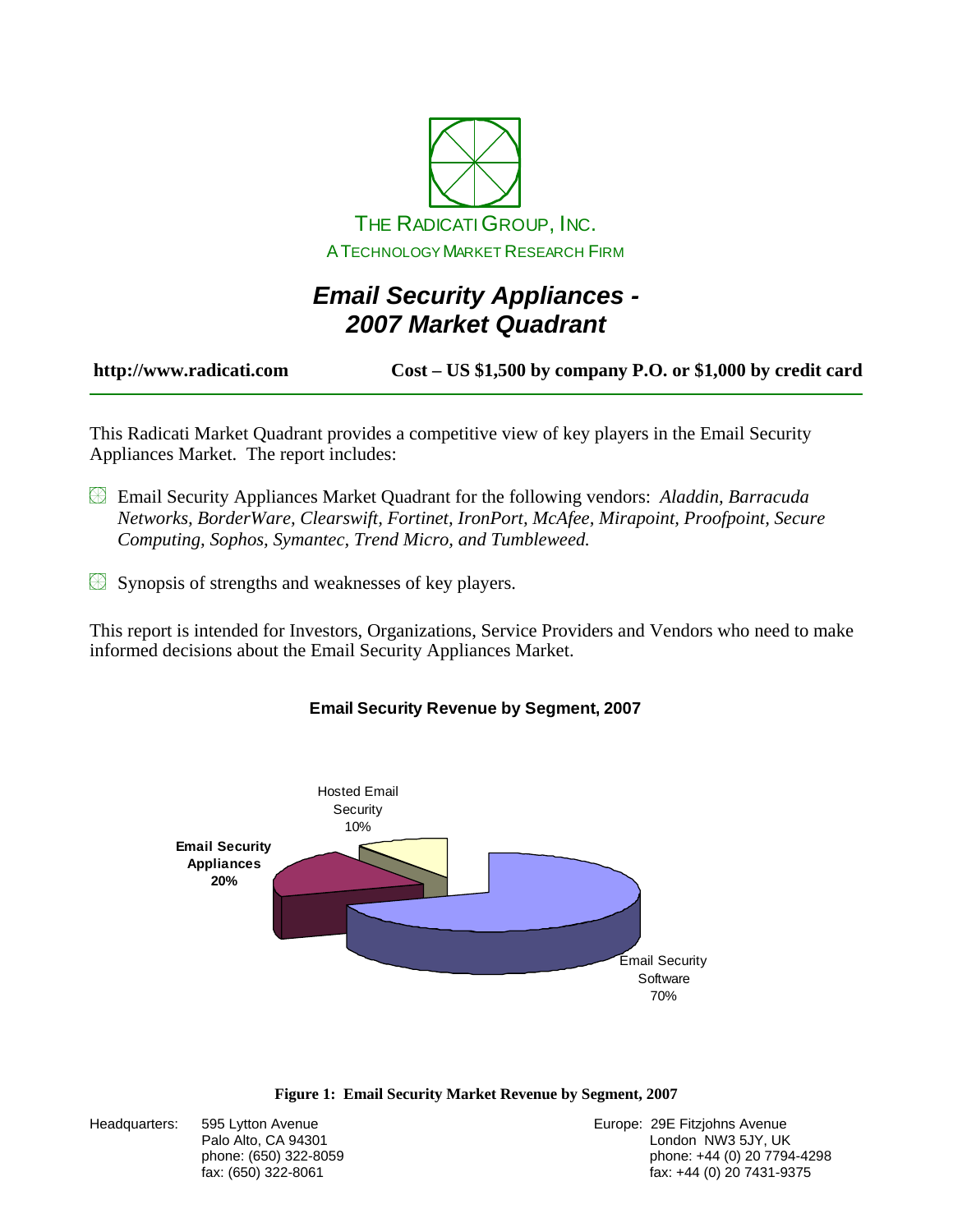## **About The Radicati Group, Inc.**

The Radicati Group, Inc. is a leading Market Research Firm specializing in emerging IT technologies. The company provides detailed market size, installed base and forecast information on a worldwide basis, as well as detailed country breakouts, in all areas of security, email archiving, regulatory compliance, wireless technologies, web services, identity management, instant messaging, unified communications, voice over IP, and more.

The company assists vendors to define their strategic product and business direction. It also assists corporate organizations in selecting the right products and technologies to support their business needs.

Our market research and industry analysis takes a global perspective, providing clients with valuable information necessary to compete on a global basis. We are an international firm with clients throughout the US, Europe and the Pacific Rim.

The Radicati Group, Inc. is headquartered in Palo Alto, CA, with offices in London, Hong Kong and Melbourne.

#### **ORDER FORM** *To order, please fill out the following form and return it to The Radicati Group at the address or fax shown on the front.*

| Email Security Appliances - 2007 Market Quadrant                                                                  | Name                                                 |
|-------------------------------------------------------------------------------------------------------------------|------------------------------------------------------|
| Credit Card \$1,000<br>Cost (circle one): $P.O$ \$1,500                                                           | Company                                              |
| International Orders: Payment must be in US dollars, drawn on a US bank<br>and must include bank routing numbers. | Address                                              |
| <b>Payment Method: □ Payment Enclosed</b>                                                                         | Please indicate street address - NO P.O. BOX please! |
| $\Box$ Please send invoice, P.O.#:                                                                                | City, State, Zip                                     |
| $\Box$ VISA $\Box$ MasterCard $\Box$ Amex                                                                         | Country                                              |
| Card Number:<br>Exp. Date:                                                                                        | Phone<br>Fax                                         |
| Signature                                                                                                         | Email                                                |

## **PLEASE SEE THE FOLLOWING PAGES FOR THE REPORT'S FULL TABLE OF CONTENTS.**